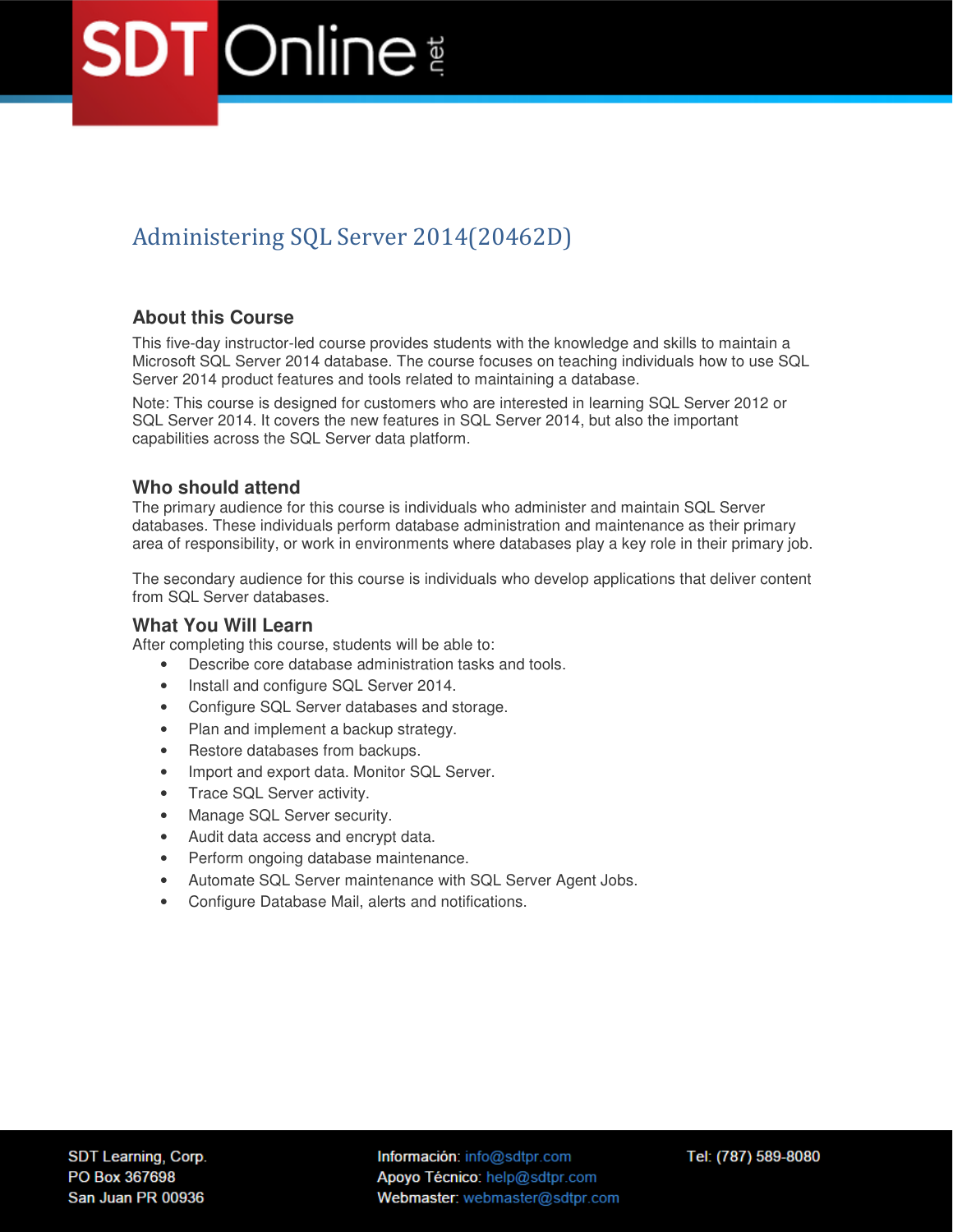## **Outline: Administering SQL Server 2014 Databases(20462)**

## **Module 1: Introduction to SQL Server 2014 Database Administration**

This module introduces the Microsoft SQL Server 2014 platform. It describes the components, editions, and versions of SQL Server 2014, and the tasks that a database administrator commonly performs.

Lessons

- Database Administration Overview
- Introduction to the SQL Server Platform
- Database Management Tools and Techniques

Lab : Using SQL Server Administrative Tools

After completing this module, you will be able to:

- Describe the SQL Server platform.
- Describe common database administration tasks.
- Use SQL Server administration tools.

## **Module 2: Installing and Configuring SQL Server 2014**

This module explains how to assess resource requirements for SQL Server 2014 and how to install it.

Lessons

- Planning SQL Server Installation
- Installing SQL Server 2014
- Post-Installation Configuration

Lab : Installing SQL Server 2014

- After completing this module, you will be able to:
- Plan a SQL Server 2014 installation.
- Install SQL Server 2014.
- Perform post-installation configuration tasks.

## **Module 3: Working with Databases and Storage**

This module describes how data is stored in databases, how to create databases, how to manage database files, and how to move them. Other tasks related to storage, include managing the tempdb database and using fast storage devices to extend the SQL Server buffer pool cache, are also discussed.

Lessons

- Introduction to Data Storage with SQL Server
- Managing Storage for System Databases
- Managing Storage for User Databases
- Moving Database Files
- Configuring the Buffer Pool Extension
- Lab : Managing Database Storage

After completing this module, you will be able to:

• Describe how SQL Server stores data.

SDT Learning, Corp. PO Box 367698 San Juan PR 00936

Información: info@sdtpr.com Apoyo Técnico: help@sdtpr.com Webmaster: webmaster@sdtpr.com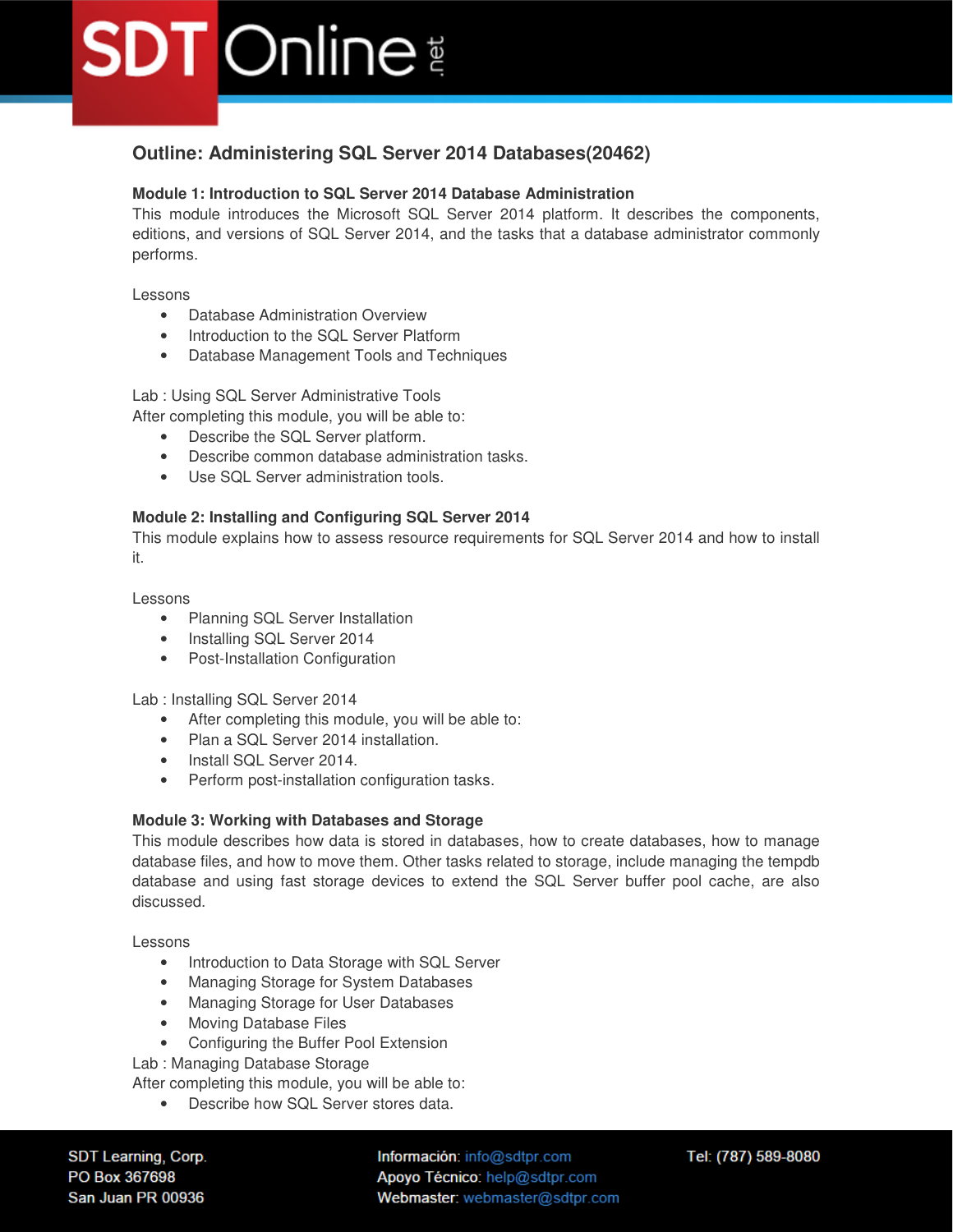- Manage storage for system databases.
- Manage storage for user databases.
- Move database files.
- Configure the buffer pool extension.

## **Module 4: Planning and Implementing a Backup Strategy**

In this module, you will consider how to create a backup strategy that is aligned with organizational needs, and learn how to perform the backup operations required by that strategy.

Lessons

- Understanding SQL Server Recovery Models
- Planning a Backup Strategy
- Backing up Databases and Transaction Logs
- Using Backup Options
- Ensuring Backup Reliability

## Lab : Backing Up SQL Server Databases

After completing this module, you will be able to:

- Describe how database transaction logs function, and how they affect database recovery.
- Plan a backup strategy for a SQL Server database.
- Back up databases and transactions logs.
- Perform copy-only, compressed, and encrypted backups.
- Maximize backup reliability.

## **Module 5: Restoring SQL Server 2014 Databases**

In this module, you will see how to restore user and system databases and how to implement pointin-time recovery.

Lessons

- Understanding the Restore Process
- Restoring Databases
- Advanced Restore Scenarios
- Working with Point-in-Time Recovery

Lab : Restoring SQL Server Databases

After completing this module, you will be able to:

- Explain the restore process.
- Restore databases.
- Perform advanced restore operations.
- Perform a point-in-time recovery.

## **Module 6: Importing and Exporting Data**

In this module, you will briefly explore tools and techniques so that you can import and export data.

Lessons

- Introduction to Transferring Data
- Importing and Exporting Table Data
- Copying or Moving a Database

SDT Learning, Corp. PO Box 367698 San Juan PR 00936

Información: info@sdtpr.com Apoyo Técnico: help@sdtpr.com Webmaster: webmaster@sdtpr.com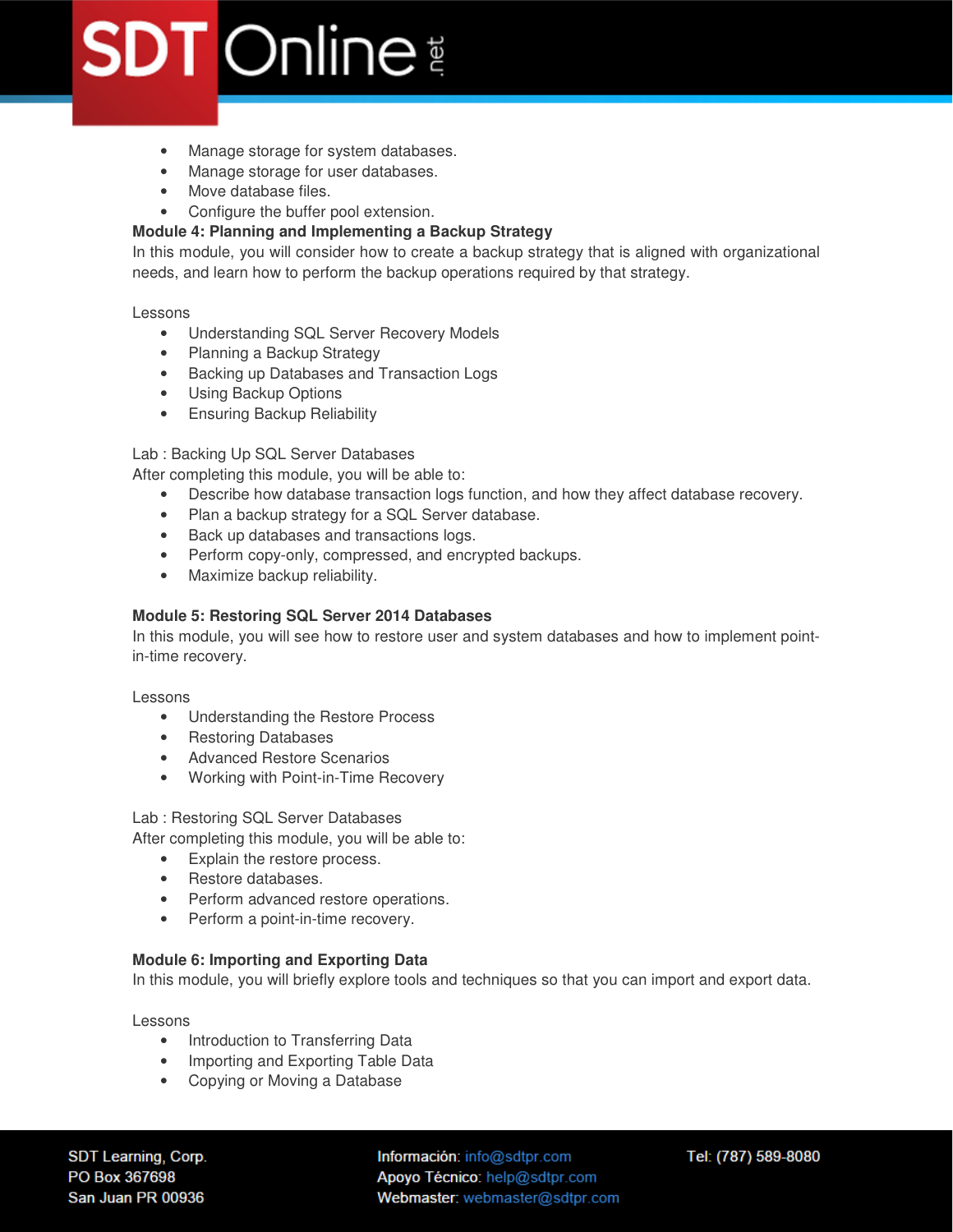## Lab : Importing and Exporting Data

After completing this module, you will be able to:

- Describe tools and techniques for transferring data.
- Import and export data.
- Copy or move a database.

## **Module 7: Monitoring SQL Server 2014**

This module explains how to use three of the most commonly used tools: Activity Monitor, dynamic management views and functions (DMVs and DMFs), and Performance Monitor.

Lessons

- Introduction to Monitoring SQL Server
- Dynamic Management Views and Functions
- Performance Monitor

## Lab : Monitoring SQL Server 2014

After completing this module, you will be able to:

- Describe considerations for monitoring SQL Server and use Activity Monitor.
- Use dynamic management views and functions to monitor SQL Server.
- Use Performance Monitor to monitor SQL Server.

## **Module 8: Tracing SQL Server Activity**

This module describes how to use SQL Server Profiler and SQL Trace stored procedures to capture information about SQL Server, and how to use that information to troubleshoot and optimize SQL Server workloads.

Lessons

- Tracing SQL Server Workload Activity
- Using Traces

Lab : Tracing SQL Server Workload Activity

After completing this module, you will be able to:

- Trace activity in SQL Server
- Use captured traces to test, troubleshoot, and optimize database performance.

## **Module 9: Managing SQL Server Security**

In this module, you will be learn about the core concepts on which the SQL Server security architecture is based, and how to manage security at the server and database levels.

Lessons

- Introduction to SQL Server Security
- Managing Server-Level Security
- Managing Database-Level Principals
- Managing Database Permissions

## Lab : Managing SQL Server Security

- After completing this module, you will be able to:
- Describe core security concepts in the SQL Server security architecture.
- Manage server-level security.

SDT Learning, Corp. PO Box 367698 San Juan PR 00936

Información: info@sdtpr.com Apoyo Técnico: help@sdtpr.com Webmaster: webmaster@sdtpr.com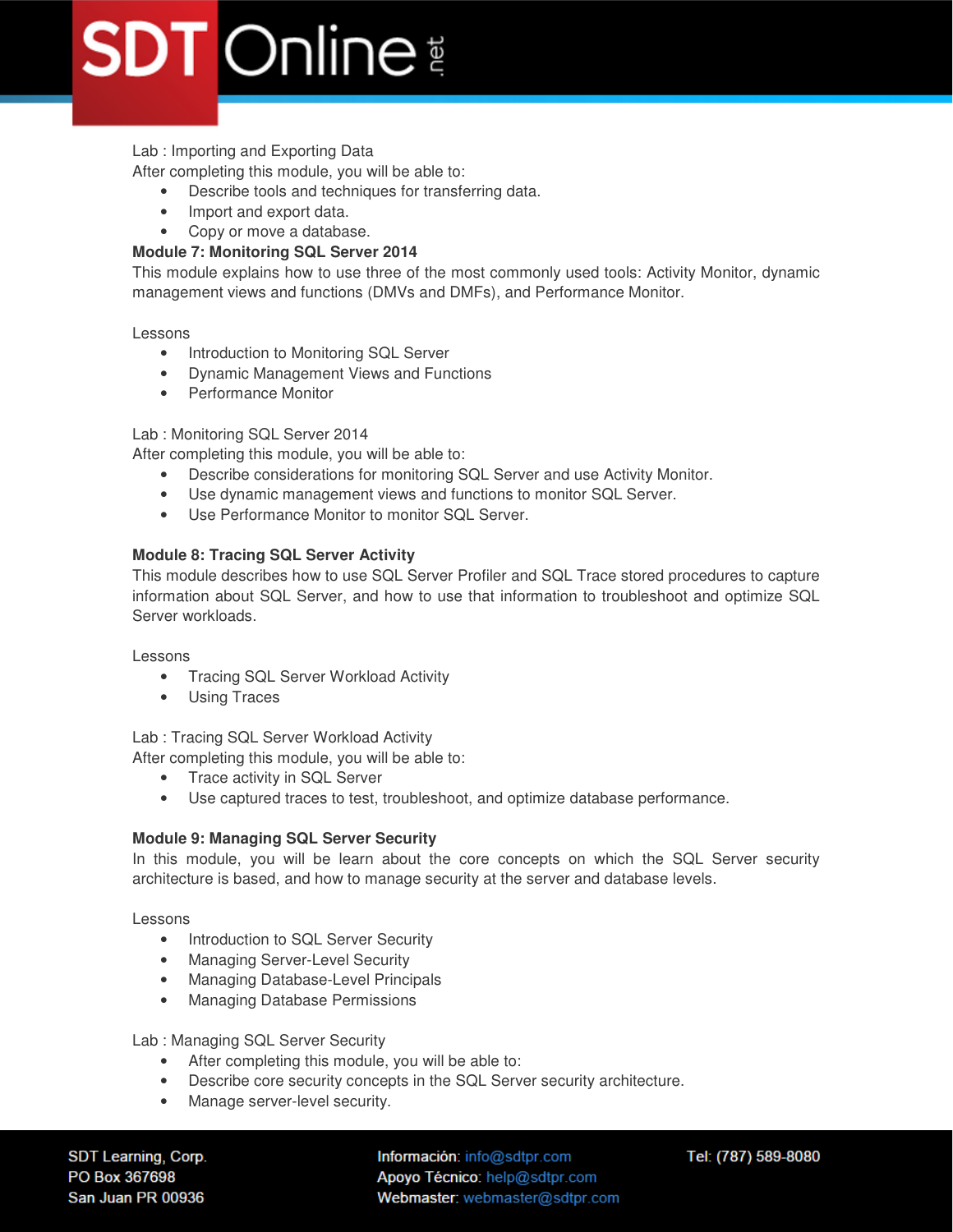- Manage database-level security principals.
- Manage database permissions.

## **Module 10: Auditing Data Access and Encrypting Data**

This module describes the available options for auditing in SQL Server, how to use and manage the SQL Server audit feature, and how to implement encryption.

Lessons

- Auditing Data Access in SQL Server
- Implementing SQL Server Audit
- Implementing SQL Server Audit

Lab : Auditing Data Access and Encrypting Data After completing this module, you will be able to:

- Describe options for auditing data access.
- Implement SQL Server audit.
- Manage SQL Server audit.
- Implement Transparent Data Encryption.

## **Module 11: Performing Ongoing Database Maintenance**

This module describes common database maintenance tasks that a DBA must perform, and demonstrates how to automate these tasks using maintenance plans.

Lessons

- Ensuring Database Integrity
- Maintaining Indexes
- Automating Routine Database Maintenance

Lab : Performing Ongoing Database Maintenance

After completing this module, you will be able to:

- Ensure database integrity by using DBCC CHECKDB.
- Maintain indexes.
- Configure Database Maintenance Plans.

## **Module 12: Automating SQL Server 2014 Management**

This module describes how to use SQL Server Agent to automate jobs, how to configure security contexts for jobs, and how to implement multi-server jobs.

Lessons

- Automating SQL Server Management
- Implementing SQL Server Agent Jobs
- Managing SQL Server Agent Jobs
- Managing Job Step Security Contexts
- Managing Jobs on Multiple Servers

Lab : Automating SQL Server Management

After completing this module, you will be able to:

• Describe methods for automating SQL Server management.

SDT Learning, Corp. PO Box 367698 San Juan PR 00936

Información: info@sdtpr.com Apoyo Técnico: help@sdtpr.com Webmaster: webmaster@sdtpr.com